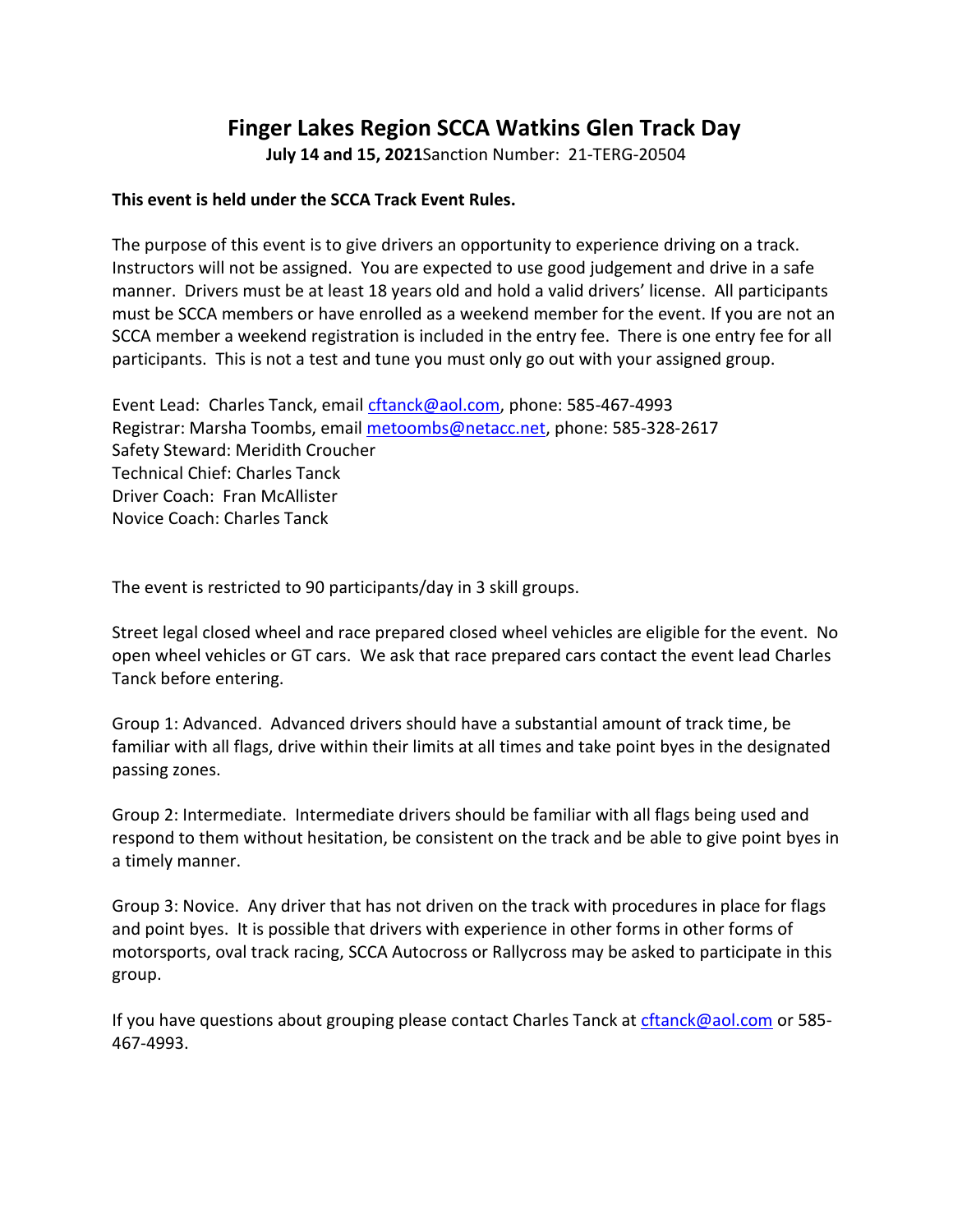## **ELIGIBLE VEHICLES:**

Street legal production and some race prepared cars. If you have questions as to your vehicles eligibility contact Charles Tanck at 585-467-4993 cftanck@aol.com

Prepared vehicles with logbooks from recognized automotive sanctioning bodies with the exception of those classed as:

GT cars Formula (open wheel) vehicles Sports Racing: i.e. SRF, prototype1 etc.

Prepared vehicles must present a logbook along with their tech sheet Annual tech inspections, and driver restraints do not have to be current all other safety equipment must meet current requirements. Driver suits, gloves and race shoes are not required.

Convertibles:

Convertible vehicles up to and including the 2005 model year must meet the following criteria:

- A. The vehicle is equipped with documented factory installed rollover protection. (example a manufacturer-documented rollover protection includes hydroformed and reinforced a pillars or windshield frame and factory installed rollbars and/or "pop-up" bars that are designated as roll over.
- B. The vehicle is equipped with a commercially produced roll bar or roll cage which is designed by the manufacturer to provide track appropriate rollover protection. "style bars" are not acceptable.

2006 and later must a roll bar that meets section A or B standards unless one of the following criteria is met:

1.The vehicle is six (6) cylinder, with the OE drivetrain and may only be naturally Aspirated.

2.Thd vehicle is four (4) cylinder with the OE drivetrain, including ant forced induction equipment.

Note: This means that for 2006+ vehicles if the engine is not the OEM equipment Delivered in that vehicle, forced induction has been added or has more than six (6) Cylinders and forced induction of any type the vehicle must have after market rollover Protection.

Vehicles with factory hardtops installed may run without meeting the above requirements.

T-top and Targa top cars are not considered convertibles.

## **If you have questions about Vehicle eligibility contact the event lead Charles Tanck**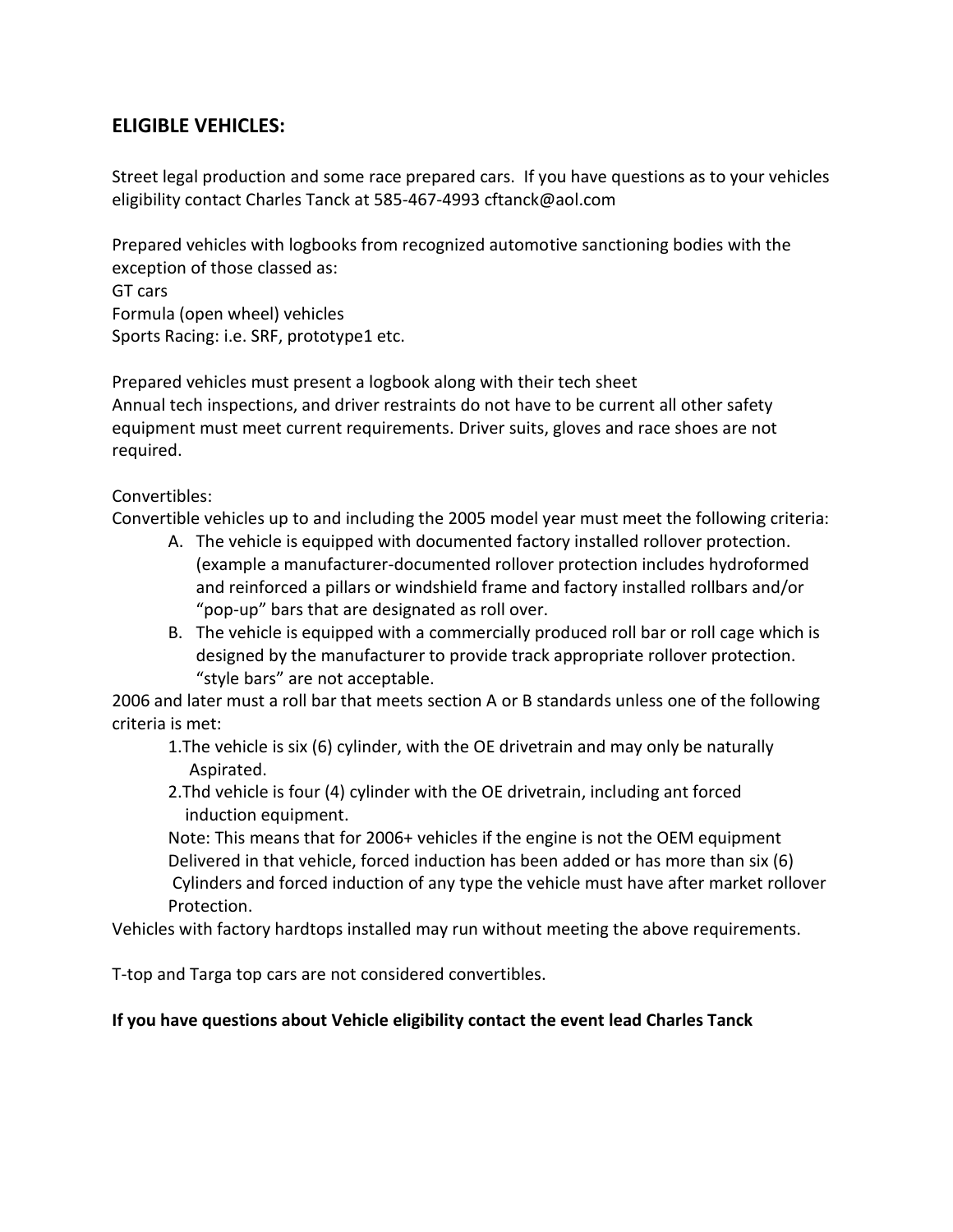**Timing:**

**This is a non-timed event. The use of in-car timing equipment is prohibited.**

## **To help you decide the right group for you, ask yourself and answer these questions**

1. I have never driven on a track before or I drove in one event a few years ago

2. I have driven on a track a few times but would like more coaching to get the most out of the experience

3. I am feeling more comfortable on the track, I can give/receive passing signals on the straightaways.

4. I am comfortable on the track and am starting to refine my skills. I regularly watch my mirrors and give point-byes when others approach.

5. I am super comfortable on the track and can give point-byes outside the marked passing zones.

6. Track events are old hat for me, I've totally got this. I have a competition license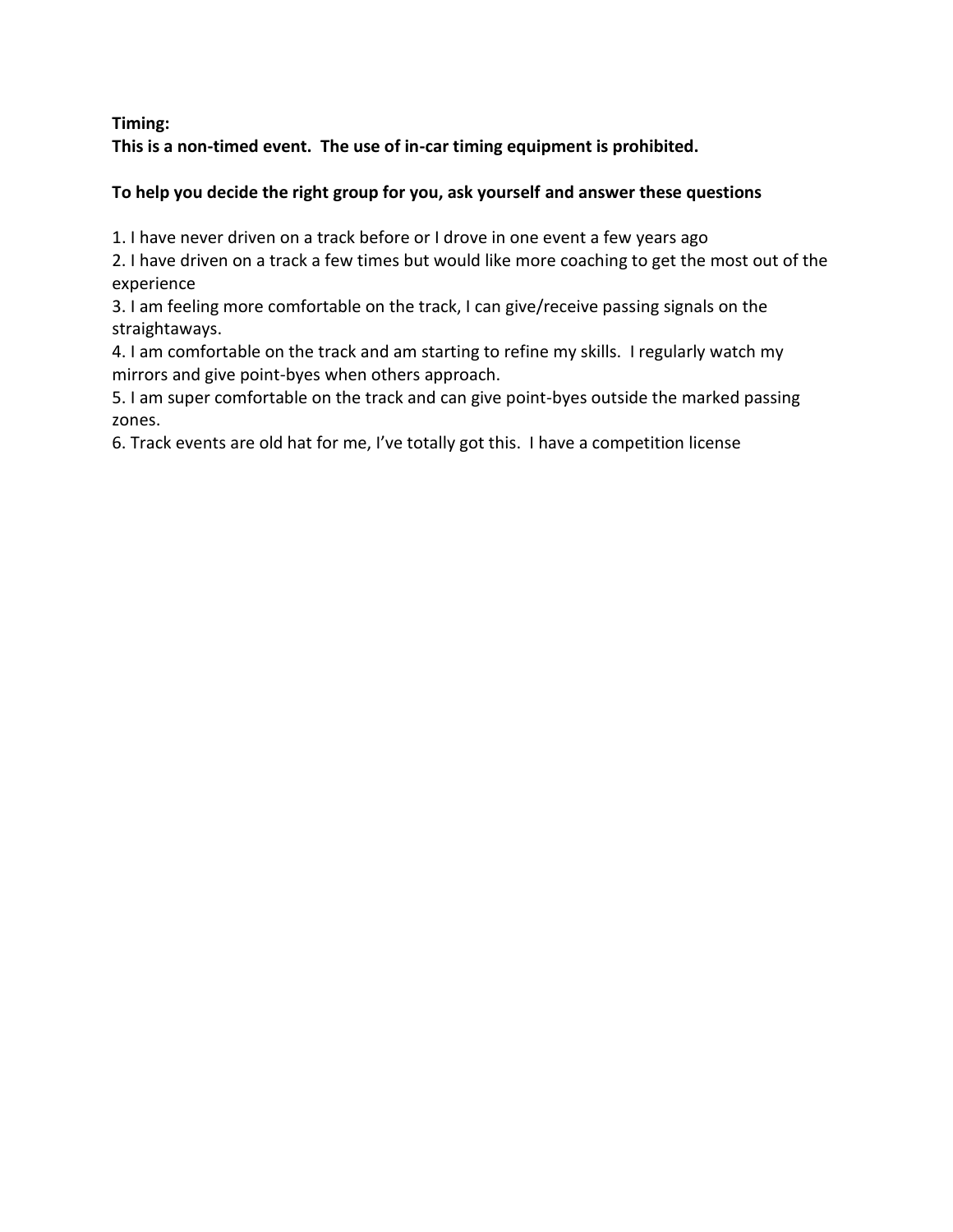# FINGER LAKES REGION, SCCA WGI TRACKDAY JULY 14 and 15, 2021 Sanction \_\_\_\_\_\_\_ REGISTRATION HELD UNDER SCCATRACK EVENT RULES

Event Lead: Charles Tanck: email; [cftanck@aol.com;](mailto:cftanck@aol.com) phone 585-467-4993 Registrar: Marsha Toombs: email [metoombs@netacc.net;](mailto:metoombs@netacc.net) phone 585-328-2617

Registration must be made on motorsportsreg.com and prepaid (you are not registered until payment is received) via credit card or a check sent to: Marsha Toombs 152 Gillette St. Rochester, NY 14619

Participation is limited to 90 entrants each day, you are not considered registered until payment is received.

Event fees:

The entry fee of \$325/day is the smae for all entrants Two-day entry is \$625 a garage rental for both days is included on first come first served basis.

#### **Drivers must be 18 years old on the day of the event to participate**

Garage rentals after 2 day entries have been accommodated are available for \$20/day reserved on first come basis

Cancellations and Refunds: To cancel before July 8th emai[l metoombs@netacc.net](mailto:metoombs@netacc.net) .You will be refunded via your MSR account. If you pay by check it will be returned to you. After July 8<sup>th</sup> registration fees will be nonrefundable unless your slot can be filled from the waiting list. No refunds for un-cancelled no shows.

If more than 90 drivers each day are interested a waiting list will be created.

**Tech sheets must be down loaded and filled out before coming to Registration** Link:<https://timetrials.scca.com/downloads/43136-scca-tt-tech-form-19-2>

Camping will be available for participants Wed. evening July 22, arrangements for electrical hook ups are to be made at the gate.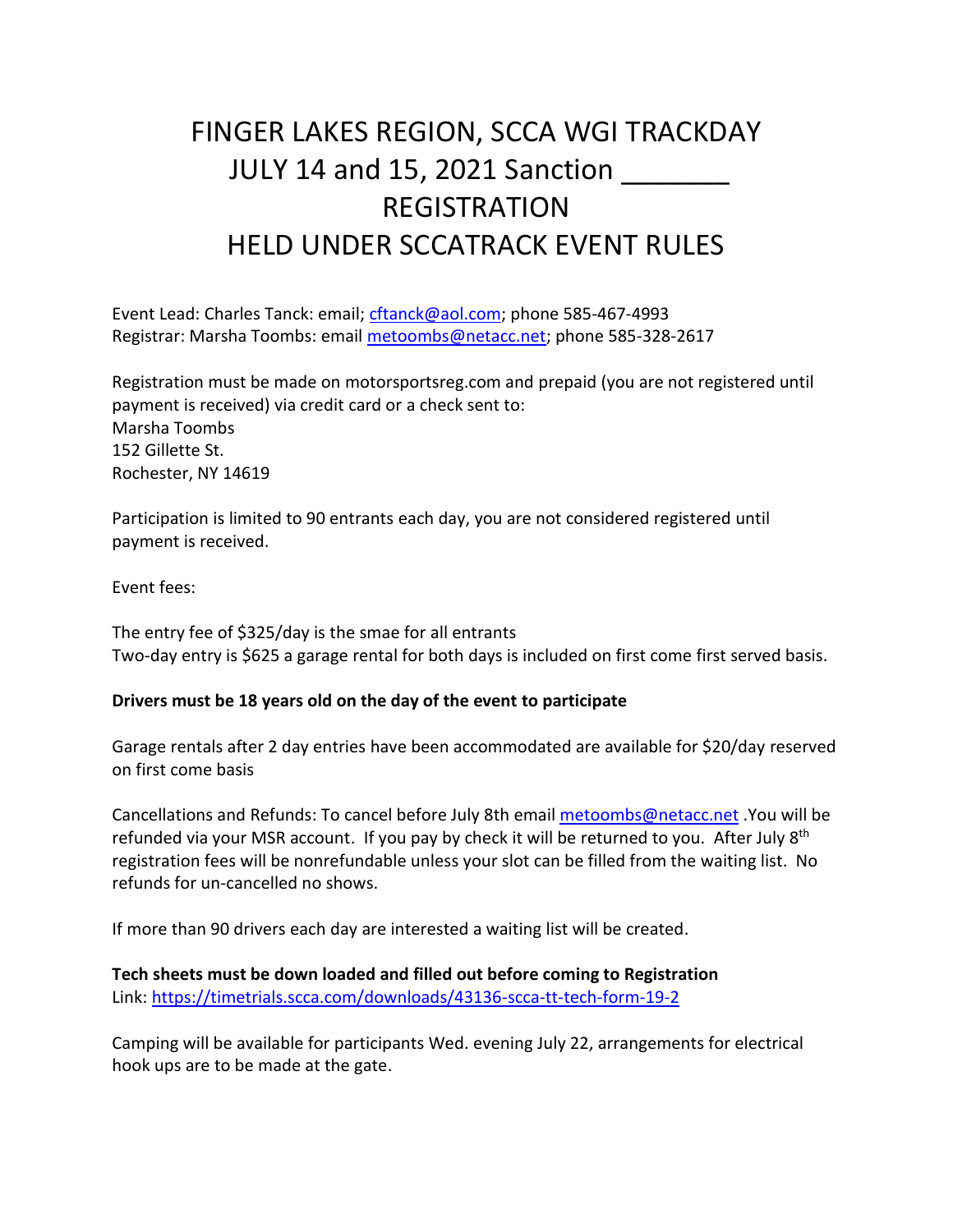Watkins Glen requires numbers on both the driver and passenger side of the cars (preferable on the doors). Vinyl numbers will be provided you at registration. If you already have numbers on you car we will try to accommodate you.

If you cross the track blend lines (2 or 4 wheels) you may be black flagged. If so report to the black flag coach located on pit lane they will explain the infraction and if minor get you back on the track.

**All crew and family members have to be listed on your entry form** *to* **be allowed entry to the facility**

**Participants will be responsible for any cost/damages not covered by insurance**

**Consumption of alcohol is prohibited on the Watkins Glen facility until all on track sessions are completed**

**Use of controlled substances including marijuana is prohibited on the Watkins Glen facility**

The event schedule listed in the rules will be used both days.

July 14th sessions will utilize the Long (3.4mile Indy Car- IMSA) course shown on the day one map.

July 15th will utilize the Short (2.4mile NASCAR) course shown on the day 2 map.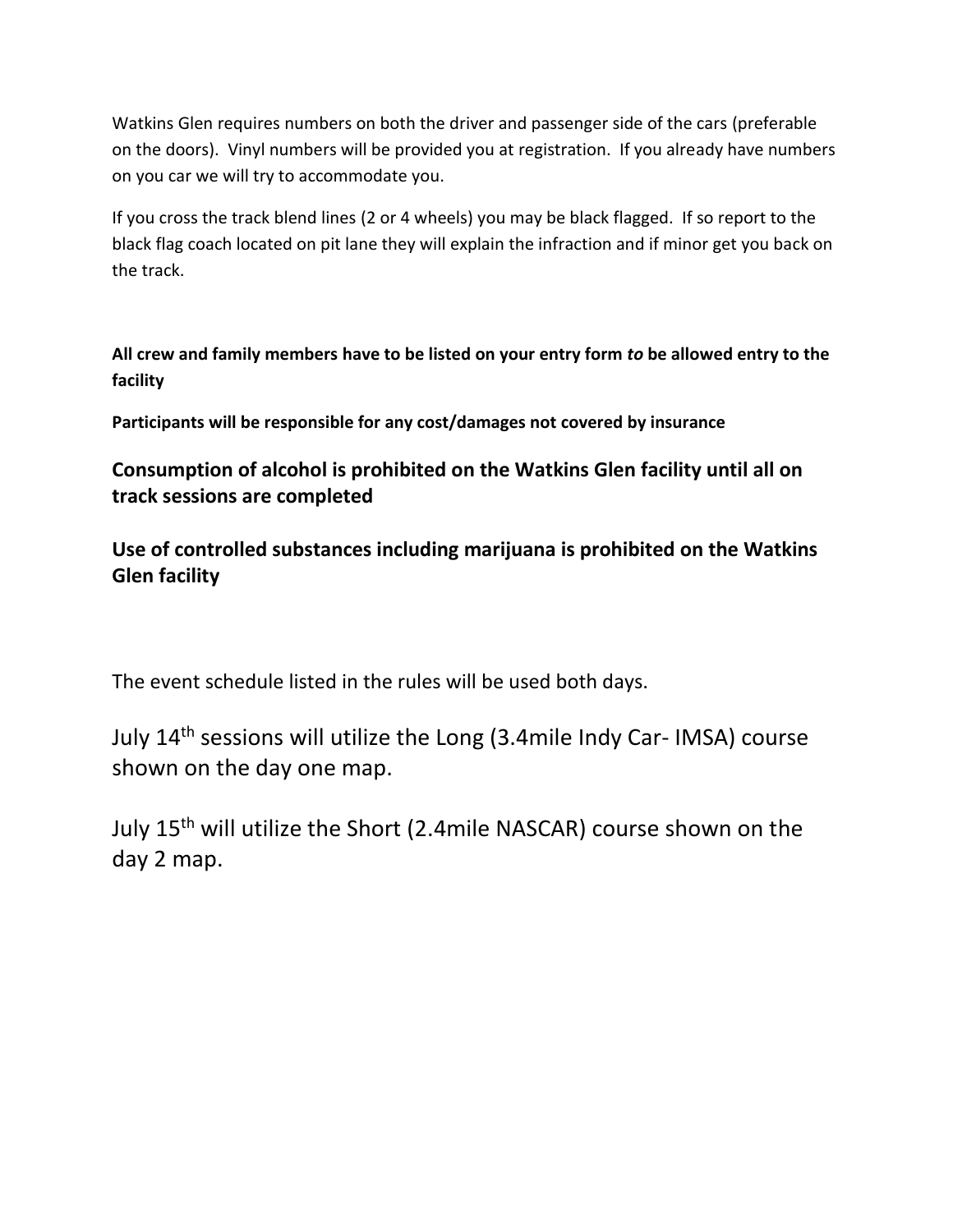## EVENT SCHEDULE (For both days)

6:00 am gates open

6:30-7:45 am Registration and tech inspection in garage area. Have tech sheets complete before going to registration and bring your helmet.

8:00 am Mandatory drivers meeting Group 1, Registration closed

8:30 am Group 1 (advanced) on track

8:40am Mandatory drivers meeting Group 2

9:05 am Group 2 (intermediate) on track

9:15am Mandatory drivers meeting Group 3

9:40 am Group 3 (Novices) on track

10:15 am Group 1 second session

10:50 am Group 2 second session

11:25 am Group 3 second session

12:00 am-1:00 pm Lunch

1:00 pm Group 1 on track,

1:35 pm Group 2 on track

2:10 pm Groups 3 on track

2:45 pm Group 1 final session

3:20 pm Group 2 final session

3:55 pm Group 3 final session

4:30pm final checker end of event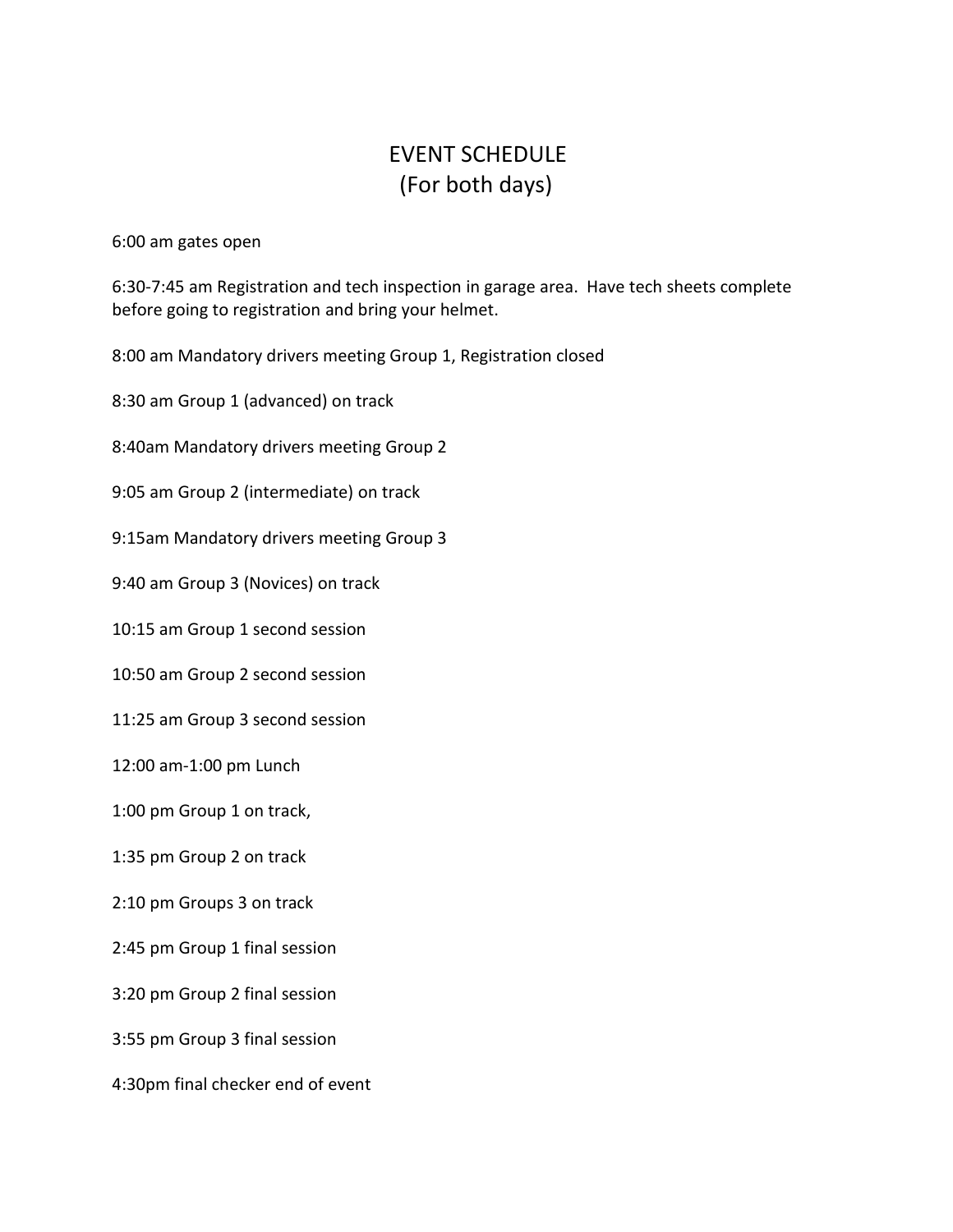Camping is allowed the evening of July  $14<sup>th</sup>$  for participants, Electrical hookups can be arranged at the gate. (WGI charges for electrical hookups)

## **SAFETY:**

Vehicles must have both front driver and passenger windows down while on the track.

Passengers are not allowed in vehicles while on the track.

Prepared vehicles with window nets should run with the nets down so point-byes can be given.

Shoes covering the entire foot (no sandals), shirts and long pants must be worn.

Helmets:

Helmets meeting at least one of the following standards must be worn while on track:

**1.** All helmets meeting the latest or two immediately preceding Snell Foundation standards (SA2020, M2020, EA2016, SA2015, SA2010, SAH2010, SA2005, M2015, M2010)

**a.** For 2021, Snell "2005" versions (SA2005, M2015, M2010, M2005, K2015, K2010, K2005) are acceptable as the year will be considered a transition year for helmet safety standards.

**2.** SFI standards 31.1, 41.1, 31.1A, 31.2A, 41.1A, 41.2A;

**3.** ECE 22.05 (ECE or "ECE R" acceptable);

**4.** FIA standards 8859-2015, 8860-2010, 8860-2004;

**5.** British spec BS6658-85 type A are acceptable.

**B.** Full face shall be worn in an open vehicles without windshields. (E.g., formula car, sports racer, exoskeleton kit-cars) Face shield, goggles, or similar face protection (conventional eyeglasses are not sufficient) shall be worn while competing in any other vehicle with less than the standard-size windshield.

**C.** For maximum protection, helmets must fit securely and should provide adequate peripheral vision. The chin strap must be securely fastened.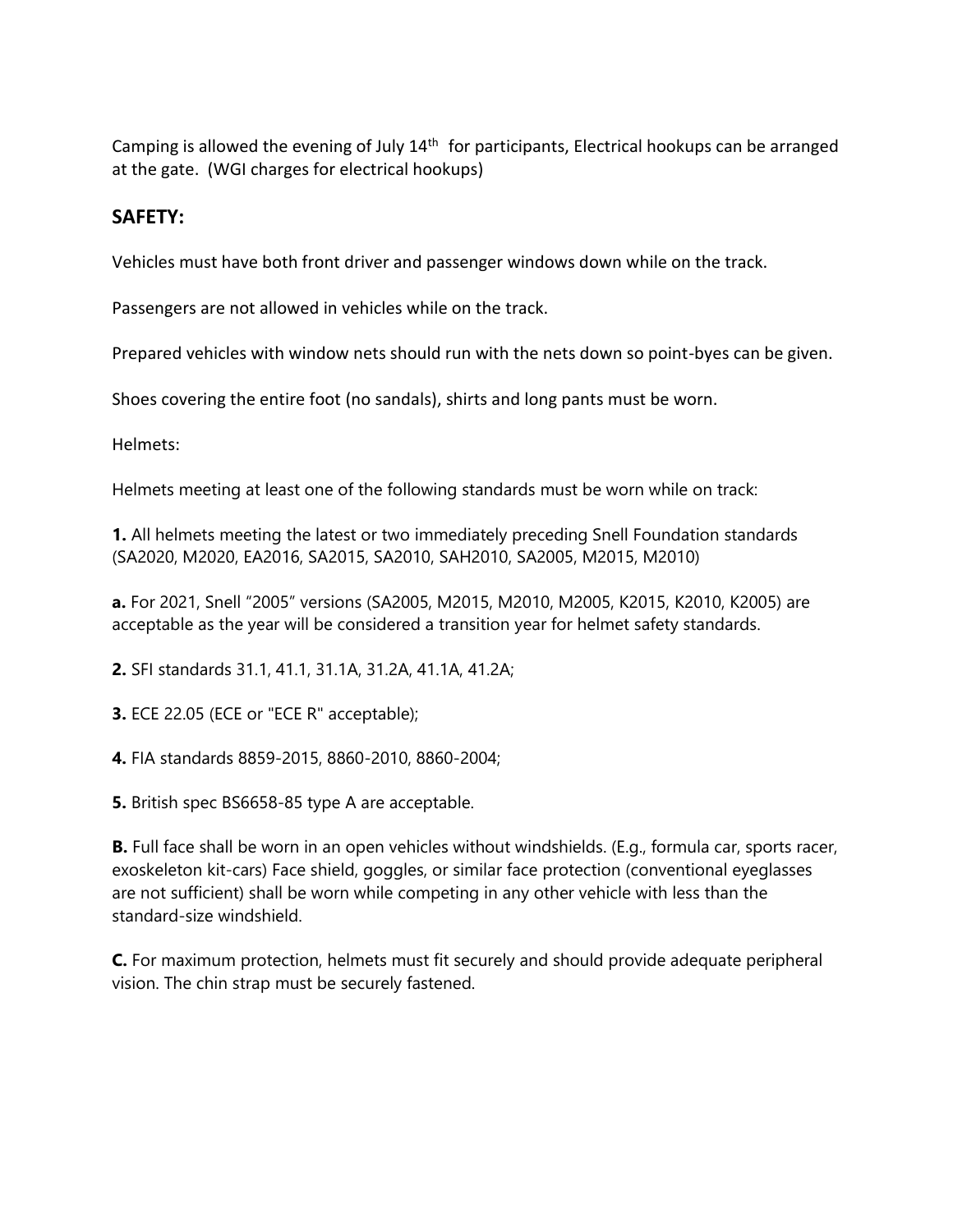All vehicles must have seatbelts with a minimum of 3 mounting points, SFI or FIA drivers' harnesses need not be up to date. Production seatbelts with a shoulder strap are okay

Interior and trunk must be emptied of all loose articles including floor mats that are not secured with clips or fasteners.

All wheel lugs, bolts or nuts must be present.

Hubcaps must be removed unless secured by a clip or fastener.

Tires must be in good condition with adequate tread and speed rating.

Glass must not have severe cracks.

Outside mirrors must be present.

Traffic around the garage area is in a counterclockwise direction

Drivers are required to follow the pavement markings, no off course excursions are allowed

## **THE ATTACHED SCCA TIME TRIAL TECH SHEET MUST BE FILLED OUT BEFORE COMING TO REGISTRATION.**

**Download Tech Sheet link: https://timetrials.scca.com/downloads/43136-scca-tt-tech-form-19-2** 

Track day insurance is available through Hagerty insurance at the link below: <http://www.hagerty.com/hpde>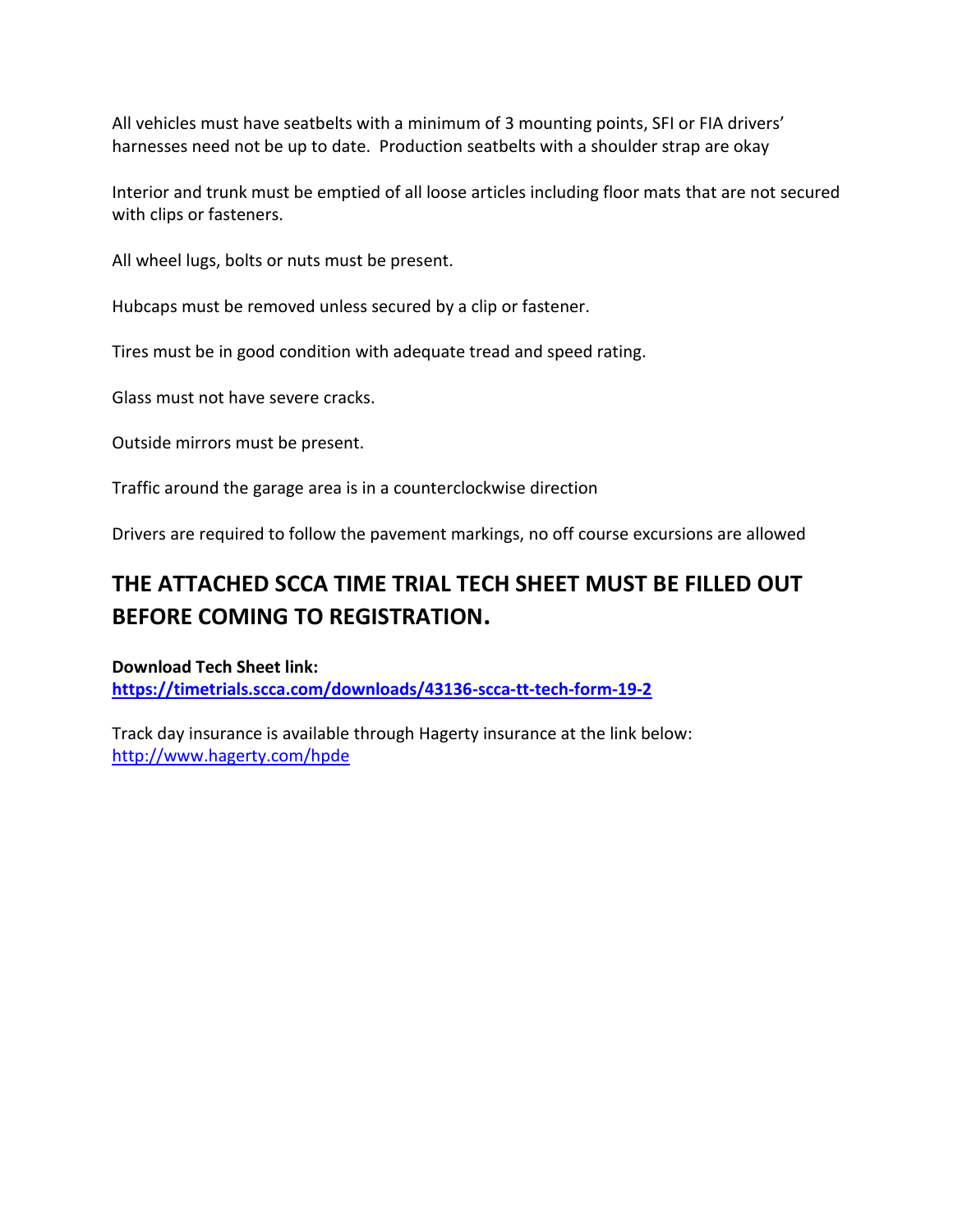

## **SCCA TIME TRIALS TECH FORM**



The driver is responsible for the safety of his/her vehicle. Neither the tech inspectors, event organizers, nor the sanctioning body will be held responsible for the safety of this vehicle. You should have a qualified mech

#### **DRIVER**

#### **CLASS/RUN GROUP**

| <b>YEAR</b>                                                                                                                                                                                                                                                                                                                        | <b>MAKE</b>                                                                                                                                                                                                                                                                                                                                                    |                  | <b>MODEL</b>                                                                                                                                                                                                                         |                                                                                                                                                                     |  |
|------------------------------------------------------------------------------------------------------------------------------------------------------------------------------------------------------------------------------------------------------------------------------------------------------------------------------------|----------------------------------------------------------------------------------------------------------------------------------------------------------------------------------------------------------------------------------------------------------------------------------------------------------------------------------------------------------------|------------------|--------------------------------------------------------------------------------------------------------------------------------------------------------------------------------------------------------------------------------------|---------------------------------------------------------------------------------------------------------------------------------------------------------------------|--|
| <b>GENERAL VEHICLE TECH ITEMS (Filled out and checked by the Driver)</b><br><b>Brakes</b><br>[] Brake Pads have adequate material<br>[ ] Brake fluid clean and clear (DOT 4 Recommended)<br>[ ] No brake fluid leaks<br>[ ] Rotors/Drums in good condition with no cracks or discoloration<br>[ ] At least one working brake light |                                                                                                                                                                                                                                                                                                                                                                |                  | <b>Suspension and Steering</b><br>[ ] Wheel Bearings do not have play<br>[ ] Ball Joints are in good condition<br>[ ] Steering does not have excessive play<br>[ ] Shocks/Struts are not leaking                                     |                                                                                                                                                                     |  |
| <b>Tires and Wheels</b><br>[] Tires in good condition with adequate tread and speed rating<br>[ ] All Lug Nuts, wheel bolts/nuts present and torqued<br>[ ] Removed Hub Caps/wheel cosmetic accessories<br>[ ] Wheels do not have cracks or structural damage                                                                      |                                                                                                                                                                                                                                                                                                                                                                |                  | <b>Engine and Drivetrain</b><br>[] Throttle must have quick and positive return<br>[ ] Correct Fluids levels, caps secure, no major fluid leaks<br>[] Belts and Hoses are in good condition<br>[ ] Exhaust system must be functional |                                                                                                                                                                     |  |
| Other<br>[] Glass must not have any severe cracks                                                                                                                                                                                                                                                                                  | [ ] Side/rear-view mirrors present when applicable, secure/intact<br>[ ] Cameras/recording devices securely mounted                                                                                                                                                                                                                                            |                  | <b>Convertibles</b><br>Rules                                                                                                                                                                                                         | [ ] Appropriate Roll Bar as required by SCCA Time Trials                                                                                                            |  |
| <b>Seats/Seat Belts/Interior</b>                                                                                                                                                                                                                                                                                                   | [ ] Factory (Or better) seats which are securely mounted<br>[ ] Minimum 3-point seat belt mounted in accordance with manufacturers recommendations<br>[ ] All loose items removed from the passenger compartment and trunk - including floor mats not secured by a fastener<br>[ ] Any Roll Bar or Cage tubing which the driver's head could contact is padded |                  |                                                                                                                                                                                                                                      |                                                                                                                                                                     |  |
| <b>Helmet/Driver Gear</b><br>[ ] Closed-toe shoes                                                                                                                                                                                                                                                                                  | [ ] Helmet meeting one of the following standards, with affixed tech sticker. (Snell SA, M, or K 2005, 2010 or 2015; SFI 31.1, 41.1,<br>31.1A, 41.2A; ECE R22.05, 22.05; FIA 8859-2015, 8860-2010, 8860-2004; British Spec BS6658-85 type A)                                                                                                                   |                  | <b>Helmet Rating</b>                                                                                                                                                                                                                 |                                                                                                                                                                     |  |
| DOT-approved windshield.                                                                                                                                                                                                                                                                                                           | [ ] My vehicle only has O.E. Seat Belts, Seats and                                                                                                                                                                                                                                                                                                             |                  |                                                                                                                                                                                                                                      | [ ] My Vehicle has aftermarket safety equipment and it<br>meets all Time Trial Rules Requirements for materials,<br>design, construction, attachment and condition. |  |
|                                                                                                                                                                                                                                                                                                                                    |                                                                                                                                                                                                                                                                                                                                                                |                  |                                                                                                                                                                                                                                      | AFTERMARKET/DRIVER SAFETY GEAR (SCCA Official must inspect when gear is required or present.                                                                        |  |
| <b>Aftermarket Safety Gear</b>                                                                                                                                                                                                                                                                                                     | [ ] Any Roll Bar/Cage is properly attached<br>[] Any aftermarket seat is secure/properly attached [] Any aftermarket Seat Belts/Harnesses are securely attached                                                                                                                                                                                                |                  |                                                                                                                                                                                                                                      | [ ] Any Fire Suppression Device is present, charged and securely mounted                                                                                            |  |
| <b>Driver Gear</b>                                                                                                                                                                                                                                                                                                                 | shield shall be used - eyeglasses are not sufficient<br>[1] If required, drivers suit, balaclava, gloves, shoes and arm restraints meeting Time Trials Rules requirements                                                                                                                                                                                      |                  |                                                                                                                                                                                                                                      | [] For drivers of vehicles without a DOT-Approved windshield or smaller than standard windshield, helmets must be full face and a                                   |  |
| <b>Tech Inspector</b>                                                                                                                                                                                                                                                                                                              |                                                                                                                                                                                                                                                                                                                                                                | <b>Signature</b> |                                                                                                                                                                                                                                      | Member#                                                                                                                                                             |  |
|                                                                                                                                                                                                                                                                                                                                    |                                                                                                                                                                                                                                                                                                                                                                |                  |                                                                                                                                                                                                                                      |                                                                                                                                                                     |  |
|                                                                                                                                                                                                                                                                                                                                    |                                                                                                                                                                                                                                                                                                                                                                |                  |                                                                                                                                                                                                                                      | have inspected all the above on my vehicle or had it                                                                                                                |  |
|                                                                                                                                                                                                                                                                                                                                    | inspected by a qualified automotive mechanic.                                                                                                                                                                                                                                                                                                                  |                  |                                                                                                                                                                                                                                      |                                                                                                                                                                     |  |
| <b>Signature</b>                                                                                                                                                                                                                                                                                                                   |                                                                                                                                                                                                                                                                                                                                                                |                  |                                                                                                                                                                                                                                      | <b>Date</b>                                                                                                                                                         |  |
|                                                                                                                                                                                                                                                                                                                                    |                                                                                                                                                                                                                                                                                                                                                                |                  |                                                                                                                                                                                                                                      |                                                                                                                                                                     |  |
|                                                                                                                                                                                                                                                                                                                                    |                                                                                                                                                                                                                                                                                                                                                                |                  |                                                                                                                                                                                                                                      |                                                                                                                                                                     |  |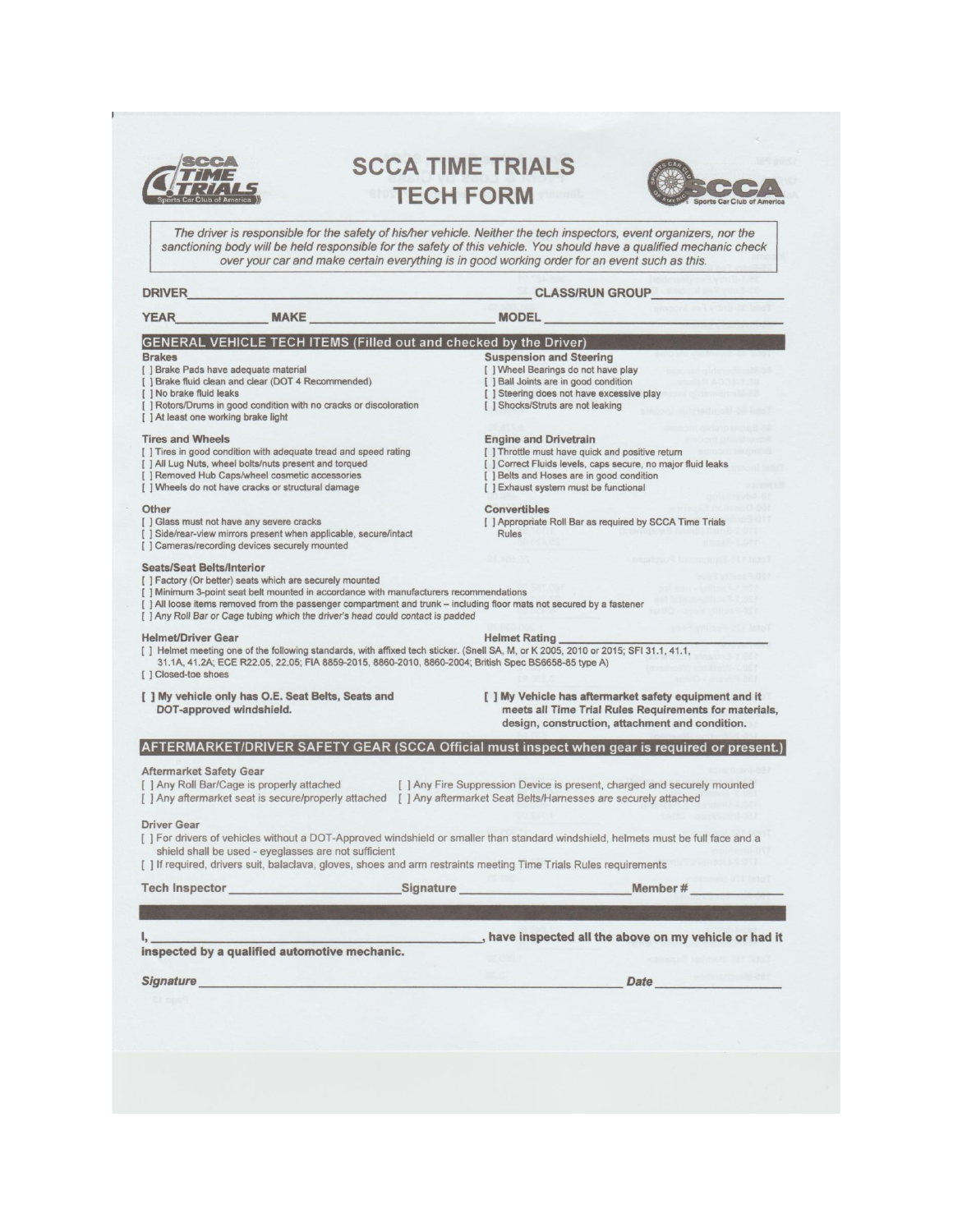## **PASSING ZONES**

Passing Zones: The designated area on the track where passing may take place. Cones will be placed at the edge of the track at the beginning and end of the passing zones. Passing zones are shown below. Car being passed should slow if necessary. Avoid unsafe conditions. As shown the passing zones start after turn 4 and end before the bus stop, Start after turn 8 on the straight in the boot and start after turn 12 and ends before turn 1.

**If you pass in other than the designated you will be Black Flagged. Second offense you will lose your track privileges for the day. The track maps below show the passing zones for each days' event.**

:

## **DAY 1 TRACK MAP**



There are 12 turns on the track. Each one will be manned by a corner worker with flags. Your first lap will be a full course yellow. Please use this lap to familiarize yourself with the track and the corner stations.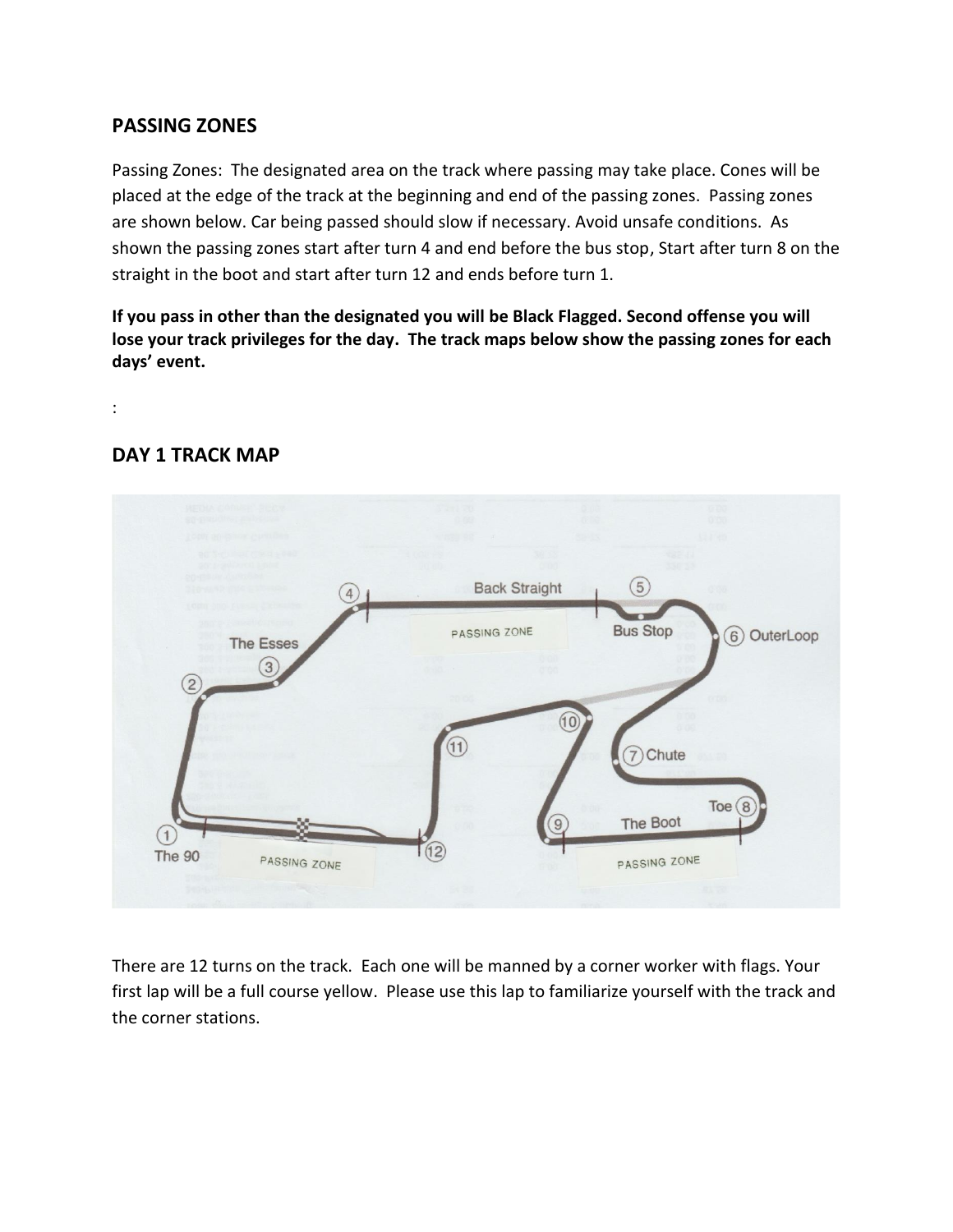## **DAY 2 TRACK MAP**



Day 2 there are 7 turns as above the first lap will be a full course yellow. Please use this lap to familiarize yourself with the track and corner stations.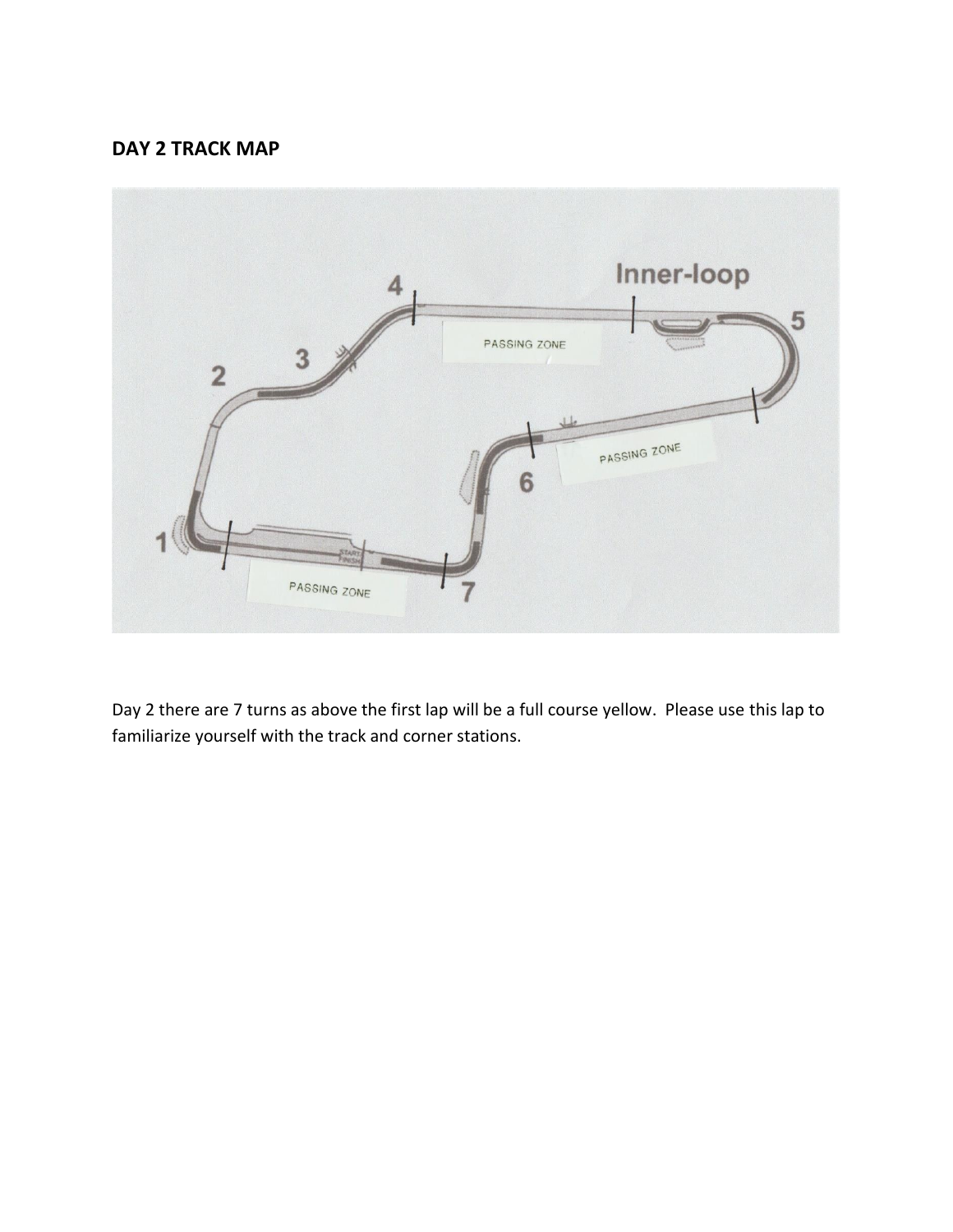#### **PASSING SIGNALS**

A point- by or passing signal is given by the lead car, giving permission to a following car to overtake. A point-by should be given by the car being passed by extending an arm out the drivers' window indicating which side the passing driver should go. Once the point-by has been given, he or she should make sure the passing driver has adequate space and speed differential to complete the pass and slow down enough to let the passing driver by.



**PIT-IN SIGNAL:** holding up a fist.

Whenever possible, drivers should give pit-in signal to notify other drivers they will be coming into the pits. The pit in signal is made by raising an arm out the window a fist.

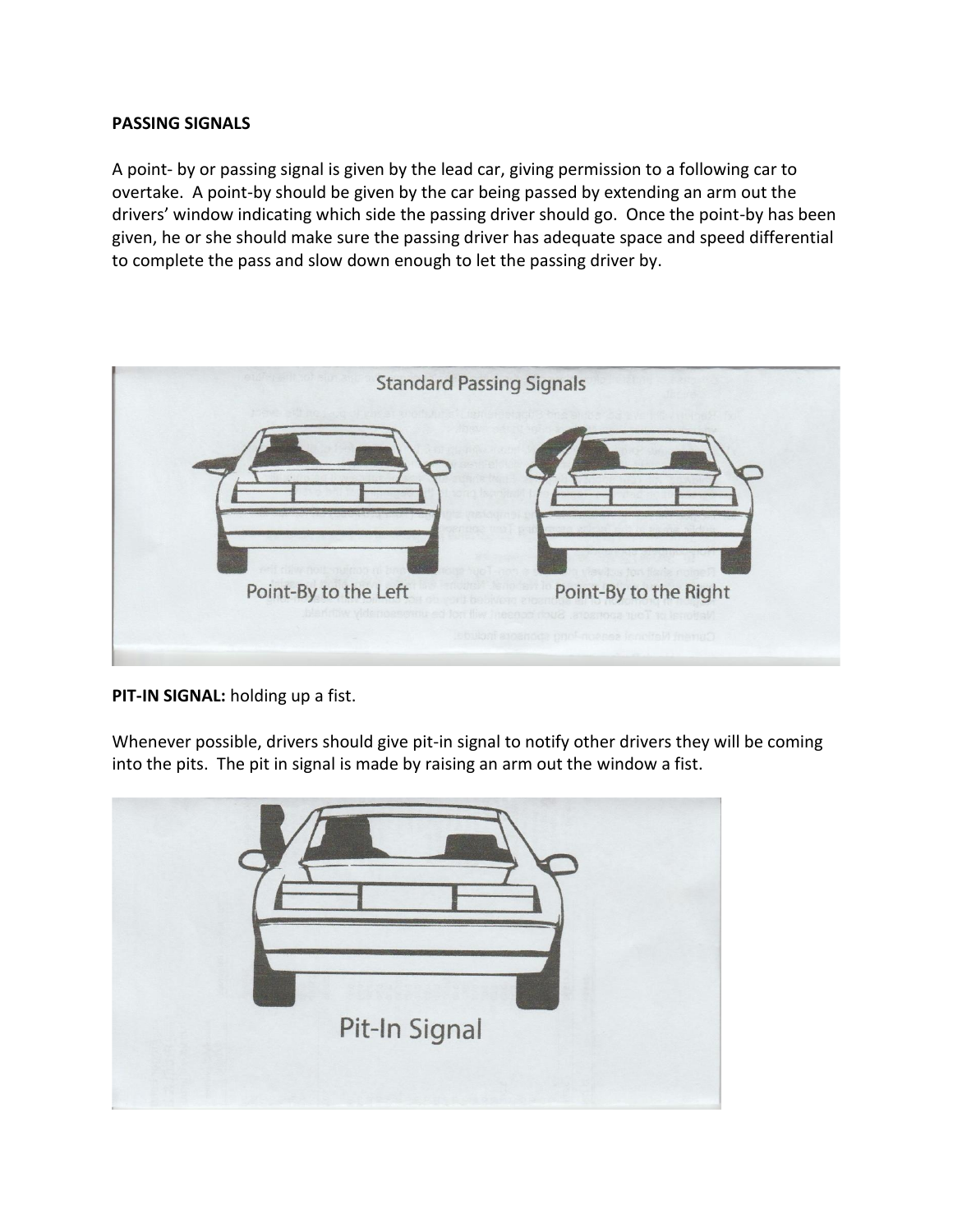### **Description of Track Flags:**

Green:

When displayed indicates the course is clear and session is underway. The green flag is ordinarily shown only at the start finish line.



Standing/motionless: You are approaching an incident where you and others safety is at risk. Slow significantly and pass through the incident at reduced speed. There is no passing from the Caution until past the emergency

Waving: You are approaching an incident that has great danger to you and others. The track may be partially or completely blocked. Slow significantly and be prepared to stop. All effort should be made to proceed through the waving yellow in single file order. There is no passing from the yellow flag until past the emergency.

Blue with diagonal yellow or orange stripe:



Standing motionless, another competitor is following very close and may wish to be let by.

Waving: Another competitor is approaching at a high rate of speed.

Yellow with Vertical Red Stripe:

Debris Flag, indicates a slippery condition or debris is present on the track. Displayed standing.

White:

Caution, slow moving vehicle on the racing surface



Black Flag:

Closed (furled) pointed or shaken at an individual from the starters stand warning for driving in an unsafe or improper manner.

Open (with number board or with a gesture using a furled flag) from starters stand or designated stations. Proceed directly to the pits, consult with officials, do not take another lap. Open shown at all stations. The session has been stopped all cars must proceed directly to the pits. This flag should be displayed with an ALL sign at station 5 and 7.